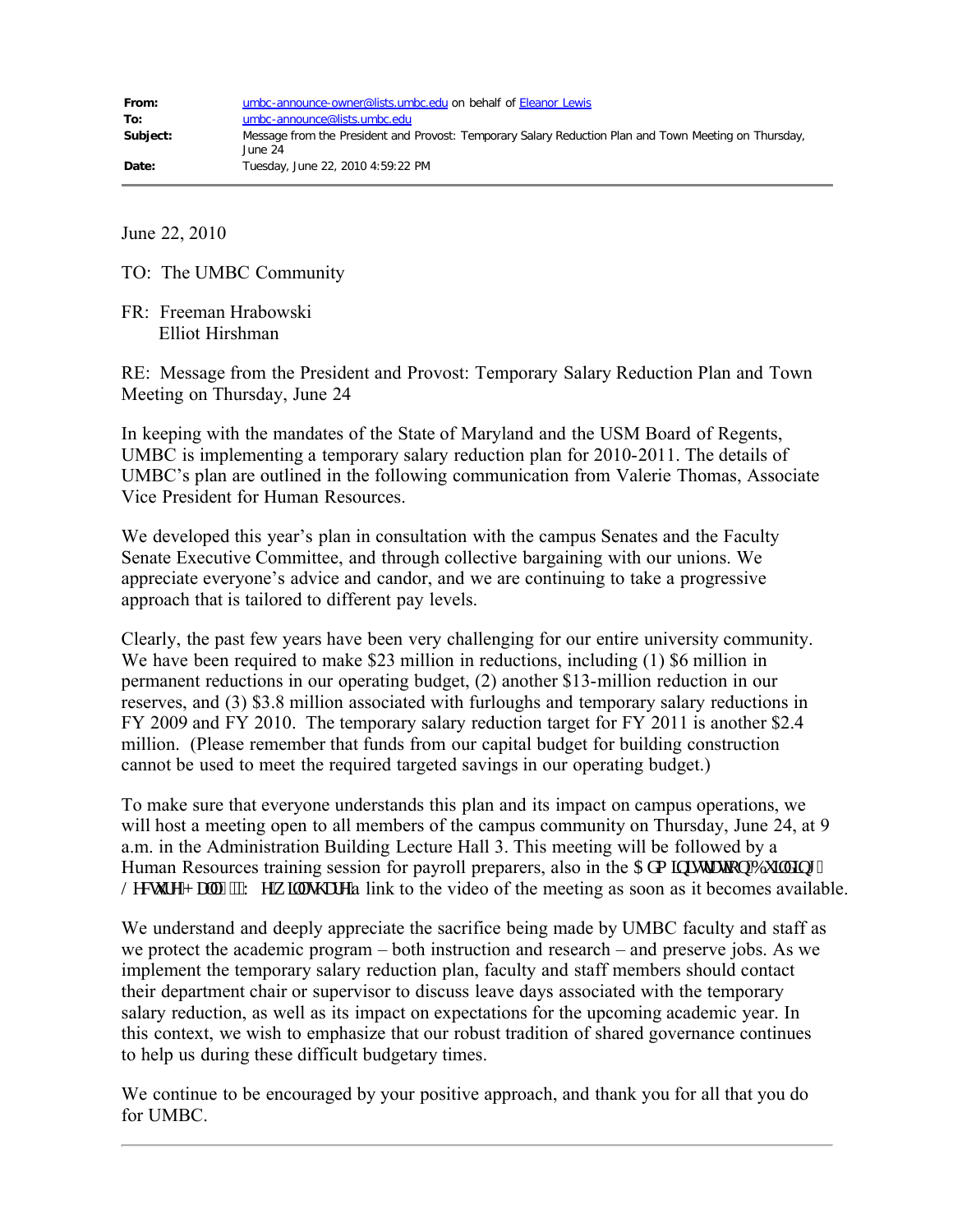June 22, 2010

| TO:   | The UMBC Community                                                |
|-------|-------------------------------------------------------------------|
| FROM: | Valerie A. Thomas<br>Associate Vice President for Human Resources |

RE: Temporary Salary Reduction Plan

The Board of Regents (BOR) authorized a furlough/temporary salary reduction plan for the University System of Maryland, with guidelines giving campuses the flexibility to tailor plans to their communities for FY 2011.

The guiding principles developed this past year by the Senates' leadership, the President, Provost, and other campus leaders, continue to guide us this year, and include the following:

- Acknowledging the spirit of sacrifice being made by UMBC faculty and staff in order to protect the quality of education we provide our students.
- Creating a plan that is progressive, with those employees at lower salary levels taking fewer days than those with higher salaries.
- Spreading these temporary salary reductions as evenly as possible over the course of the year.
- Minimizing the impact on students and their academic programs.
- Minimizing the impact on research productivity.
- Maintaining consistency with the principles enunciated in the BOR's resolution on furloughs/temporary salary reductions, as well as all applicable State and Federal laws and regulations.
- Communicating and explaining the final plan thoroughly and widely.
- Continuing to plan responsibly for likely additional budget cuts over the course of the next year.

Campus leaders met with the Professional Staff Senate, Non-exempt Staff Senate, Faculty Senate, and the Faculty Senate Executive Committee to discuss plan options and to determine which plan would be best for the UMBC community. The subject of temporary salary reductions/furloughs was discussed extensively at the Faculty Senate's May meeting and a resolution regarding the importance of clarifying leave procedures for faculty members was adopted. Meetings were also held with representatives from our unions.

In keeping with UMBC's guiding principles and the Board of Regents Resolution, the UMBC plan will meet the required targeted savings for FY 2011 (\$2.4 million) through a temporary salary reduction plan. The plan will allow us to spread the reductions evenly over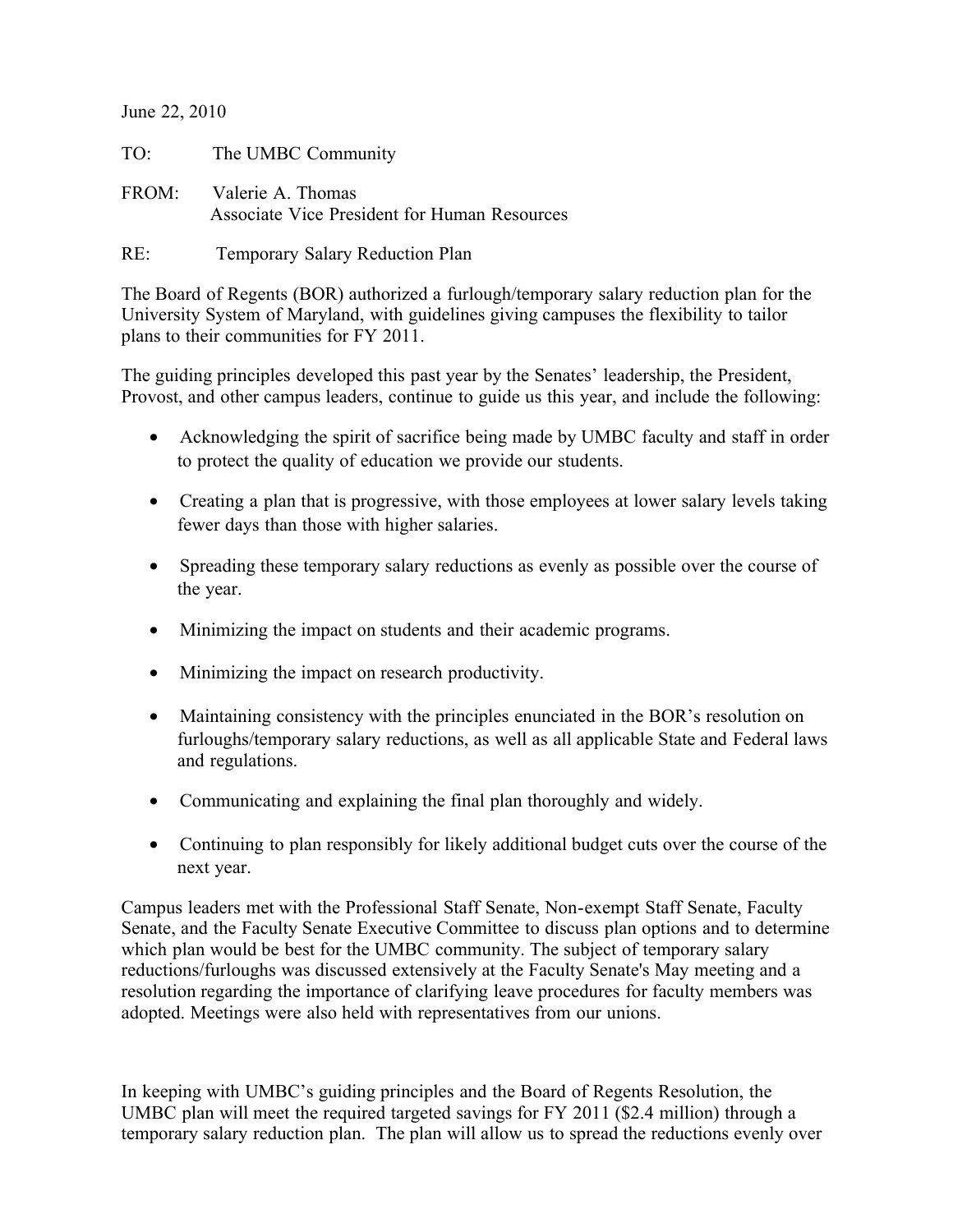FY 2011 periods (beginning with pay date July 4, 2010 and ending June 25, 2011). Like last year's plan, it uses a progressive scale so that employees with lower salaries are required to take fewer numbers of uncompensated days. The plan requires campus closures using 5 of our existing holidays and 5 additional days selected after review of the academic and holiday schedules.

The following categories are excluded from the temporary salary reduction plan: graduate assistants, student employees, hourly Contingent I, adjunct faculty (part-time instructors), and employees on H1-B visas. Also excluded are employees who are 80% or more grantfunded, which is consistent with the practice of other research campuses in the USM and allows us to continue to maximize research expenditures and indirect funding.

## **Temporary Salary Reduction Plan**

The following information and an FAQ are available at <http://www.umbc.edu/hr/temporarysalaryreduction.html>

• The campus will be closed for 10 days.

November 26, 2010 (day after Thanksgiving – existing holiday)

December 23, 2010 (winter break - administrative leave day)

January 17, 2011 (Martin Luther King, Jr. Day – existing holiday)

March 21-25, 2011 (spring break - 2 existing University holidays and 3 administrative leave days)

May 27, 2011 (Friday before Memorial Day – administrative leave day)

May 30, 2011 (Memorial Day – existing holiday)

• Employees' salaries will be reduced by the following equivalent number of days based on salary level.

| \$30,000 and under     | 2 days  |
|------------------------|---------|
| \$30,001 to \$40,000   | 3 days  |
| \$40,001 to \$60,000   | 5 days  |
| \$60,001 to \$80,000   | 7 days  |
| \$80,001 to \$100,000  | 8 days  |
| \$100,001 to \$150,000 | 9 days  |
| \$150,000 and above    | 10 days |
| President              | 15 days |

• Employees will be given administrative leave for each day equivalent to the amount their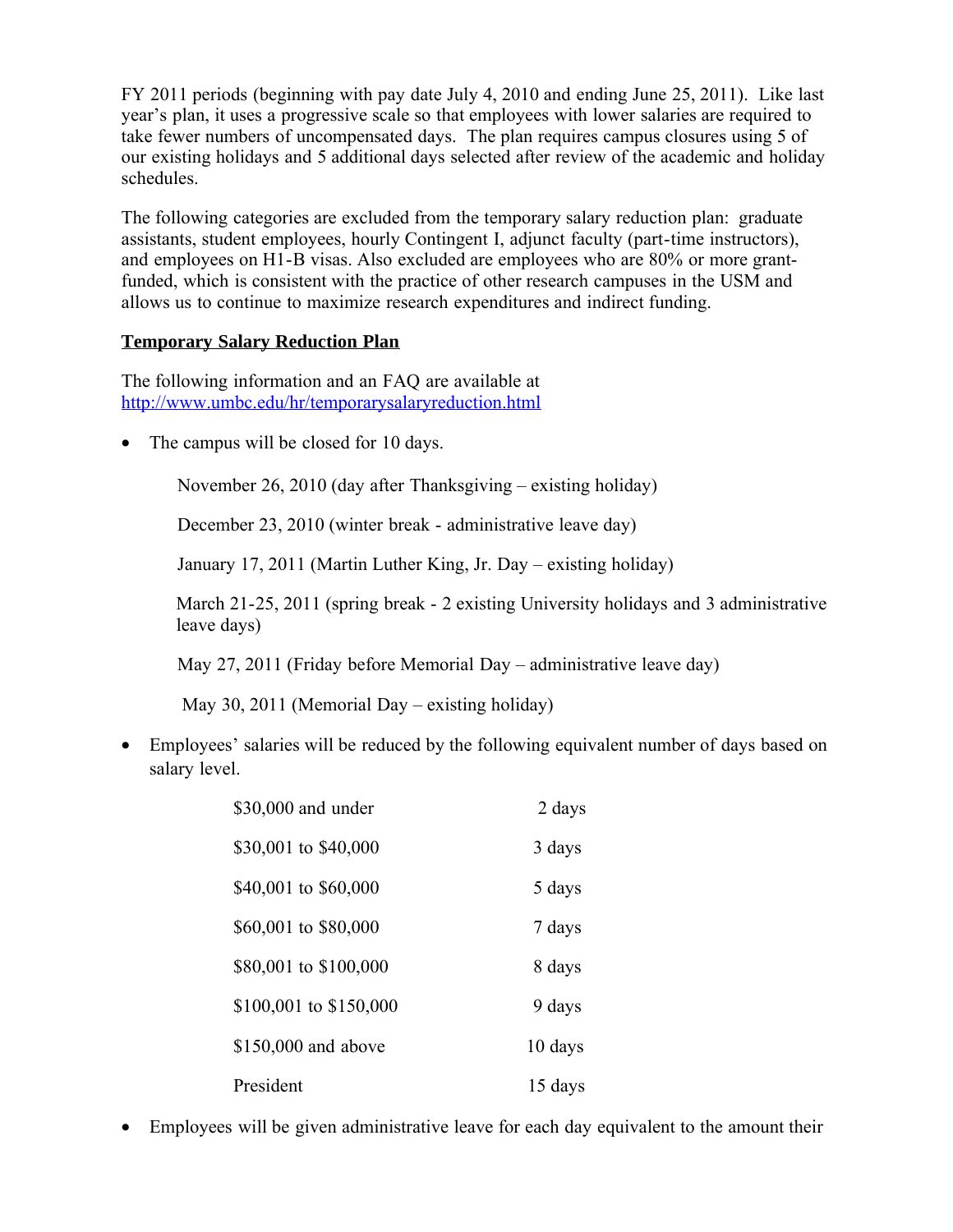salaries are reduced to use on additional days the campus is closed. (Schedule A)

- Employees excluded from the temporary salary reduction plan and employees with salary reduction for less than 5 days must take accrued annual leave, personal leave, or nonexempt comp time during the balance of the added campus closure days. Examples:
	- 2 Day Schedule: employees required to take a temporary salary reduction equivalent to 2 days of leave will take the 5 existing holidays, take administrative leave for 2 of the additional days the University is closed, and take accrued leave for the final 3 added days the University is closed.
	- 3 Day Schedule: employees required to take a temporary salary reduction equivalent to 3 days of leave will take the 5 existing holidays, take administrative leave for 3 of the additional days the University is closed, and take accrued leave for the final 2 added days the University is closed.
	- 5 Day Schedule: employees required to take a temporary salary reduction equivalent to 5 days of leave will take the 5 holidays and 5 administrative leave days. No accrued leave is required.
- Employees whose salary reduction level is 7 or more days will take administrative leave for each of the additional days the University is closed and for the holidays required to meet their total. Those holidays will then be given as floating holidays to be used by the employee before December 31, 2011. (See Schedule A)
- In cases where a leave day falls on a scheduled holiday or outside the period of faculty contracts, faculty members should consult with their department chairs regarding the designation of appropriate leave days.

## **The temporary salary reduction plan does not affect your benefits.**

- Health benefits will not be affected because there will be no change in your health benefits deductions.
- Retirement will not be affected because there is no change in your reported annual salary.
- Leave accrual rates will not be reduced
- Supplemental retirement deductions (e.g.,  $401k$ ,  $403b$ ,  $457b$ , if applicable) will not be affected.

Additional information about the UMBC temporary salary reduction plan can be found on the HR website <http://www.umbc.edu/hr/temporarysalaryreduction.html> including Frequently Asked Questions (FAQs), a calculator to determine the bi-weekly salary reduction to your gross pay, a campus closure chart (Schedule A), a bi-weekly pay estimate chart (Schedule B), and a list of workshops and resources to manage financial and stress-related matters (Support